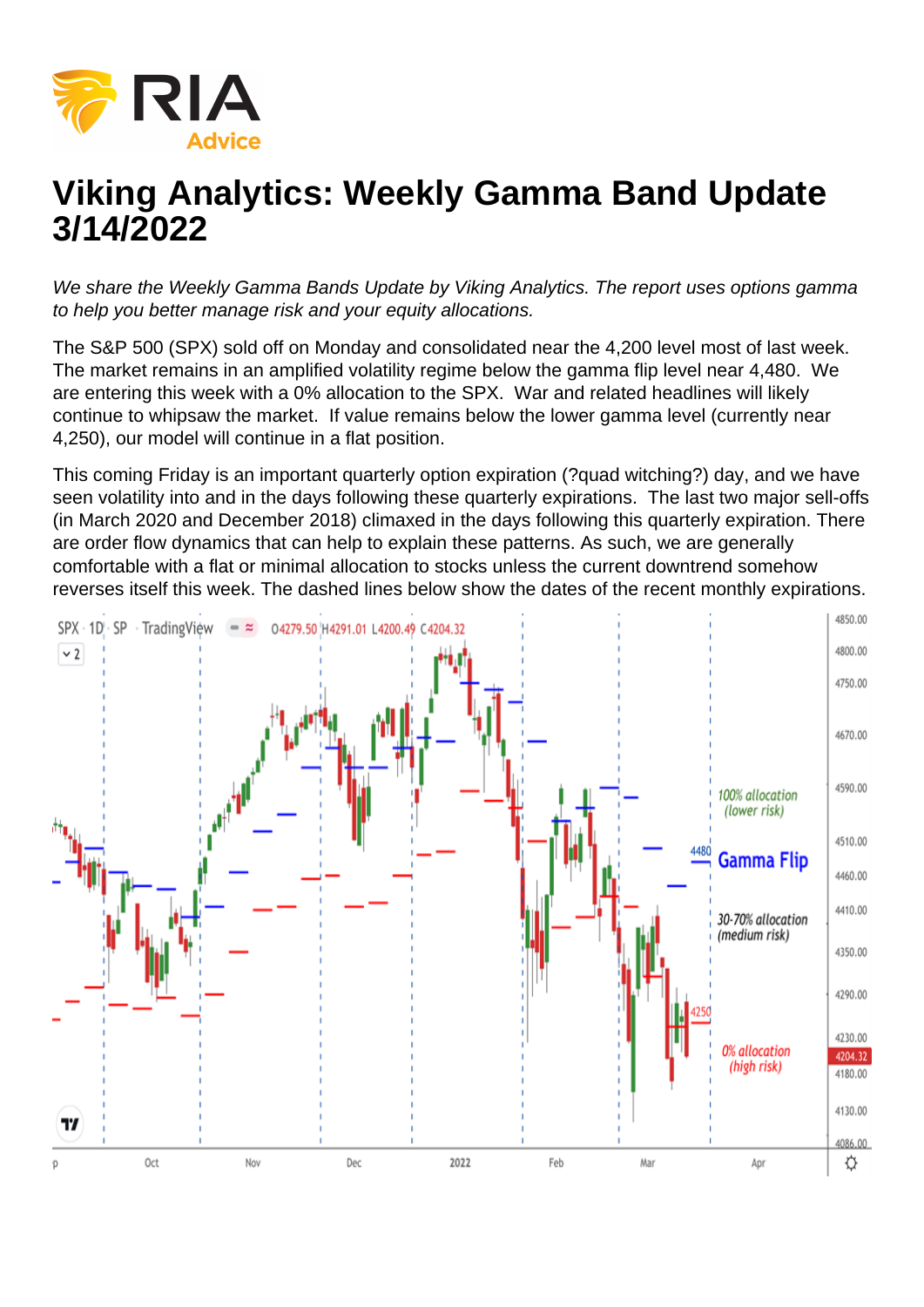<span id="page-1-0"></span>The Gamma Band mode[l\[1\]](#page-2-0) can be viewed as a trend following model that is shows the effectiveness of tracking various ?gamma? levels. When the daily price closes below Gamma Flip level, the model will reduce exposure to avoid price volatility and sell-off risk. If the market closes below what we call the ?lower gamma level,? the model will reduce the SPX allocation to zero.

The main premise of this model is to maintain high allocations to stocks when risk and corresponding volatility are expected to be low. For investors who have been conditioned to ?buy low and sell high,? it is counter-intuitive to increase allocations when the market rises, but this approach has shown to increase risk-adjusted returns in the back-test.

Risk management tools like this have become more important than ever to manage the next big drawdown. We incorporate many options-based signals into our daily stock market algorithms. Please visit our [website](https://viking-analytics.com/) to learn more about our trading and investing tools.

The Gamma Band model is one of several indicators that we publish daily in our SPX Report (click [here](https://sowl.co/bujTeT) for a sample report).

## The Gamma Flip - Background

Many market analysts have noted that [daily volatility in the S&P 500 will change](https://www.wsj.com/articles/markets-are-calm-then-suddenly-go-crazy-some-investors-think-they-know-why-11562666400?shareToken=st3e86ec3955124ea48f33c65b52e2be75) when the value of the SPX moves from one gamma regime to another. Some analysts call this level the ?gamma flip.? The scatterplot below shows how price volatility (on the y-axis) is increasingly lower as the value of SPX rises higher above the Gamma Neutral level (on the right side of the chart). When the value of the S&P closes lower than Gamma Neutral (to the left of the chart), volatility increases.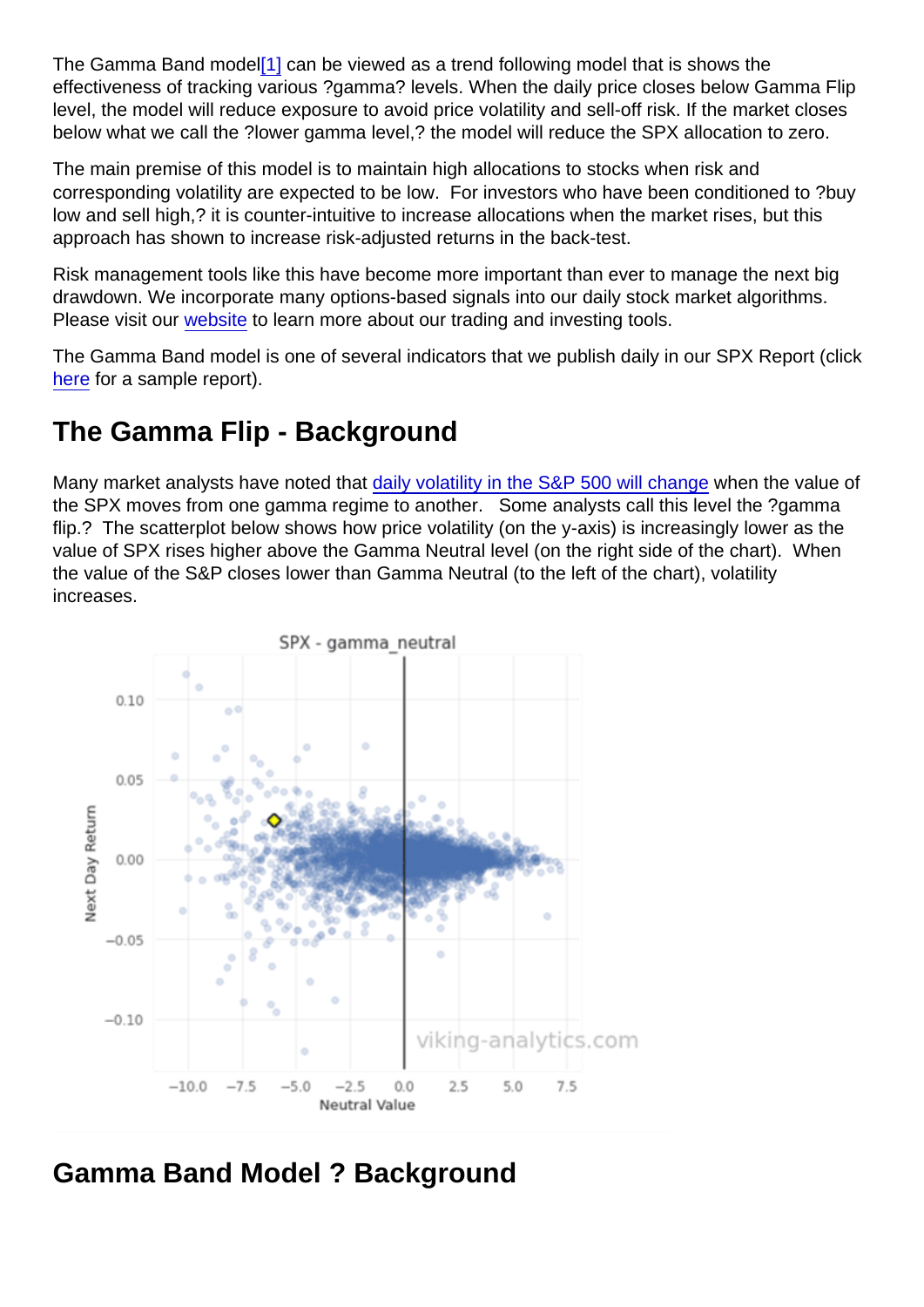<span id="page-2-0"></span>The purpose of the Gamma Band model is to show how tail risk can be reduced by following a few simple rules. The daily Gamma Band model has improved risk-adjusted returns by over 60% since 2007. The graph below demonstrates how this approach can limit drawdowns while maintaining good returns. A quick video introduction of the Gamma Band model can be seen by following [this](https://youtu.be/VRWweBwa6XY) [link](https://youtu.be/VRWweBwa6XY).

## Disclaimer

This is for informational purposes only and is not trading advice. The information contained in this article is subject to our [full disclaimer](https://viking-analytics.com/disclaimer) on our website.

[\[1\]](#page-1-0) The Gamma Band model in our SPX Market Report adjusts position size DAILY based upon the daily closing levels of SPX value and calculated Gamma Neutral. The Weekly Gamma Band model is shown for illustrative purposes only.

## Authors

Erik Lytikainen, the founder of Viking Analytics, has over twenty-five years of experience as a financial analyst, entrepreneur, business developer, and commodity trader. Erik holds an MBA from the University of Maryland and a BS in Mechanical Engineering from Virginia Tech.